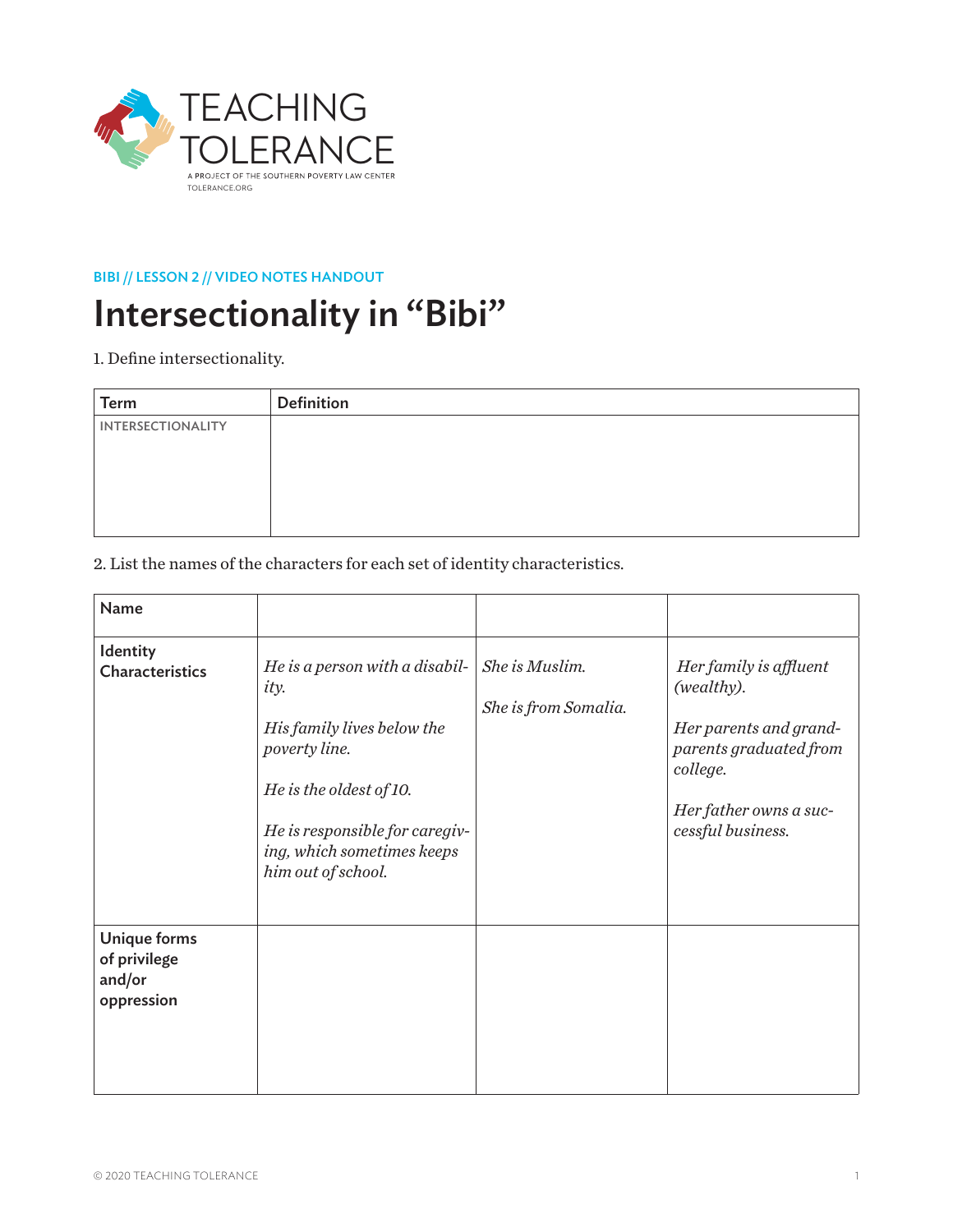

3. Summarize how these characters' identities intersect to create unique forms of privilege and oppression.

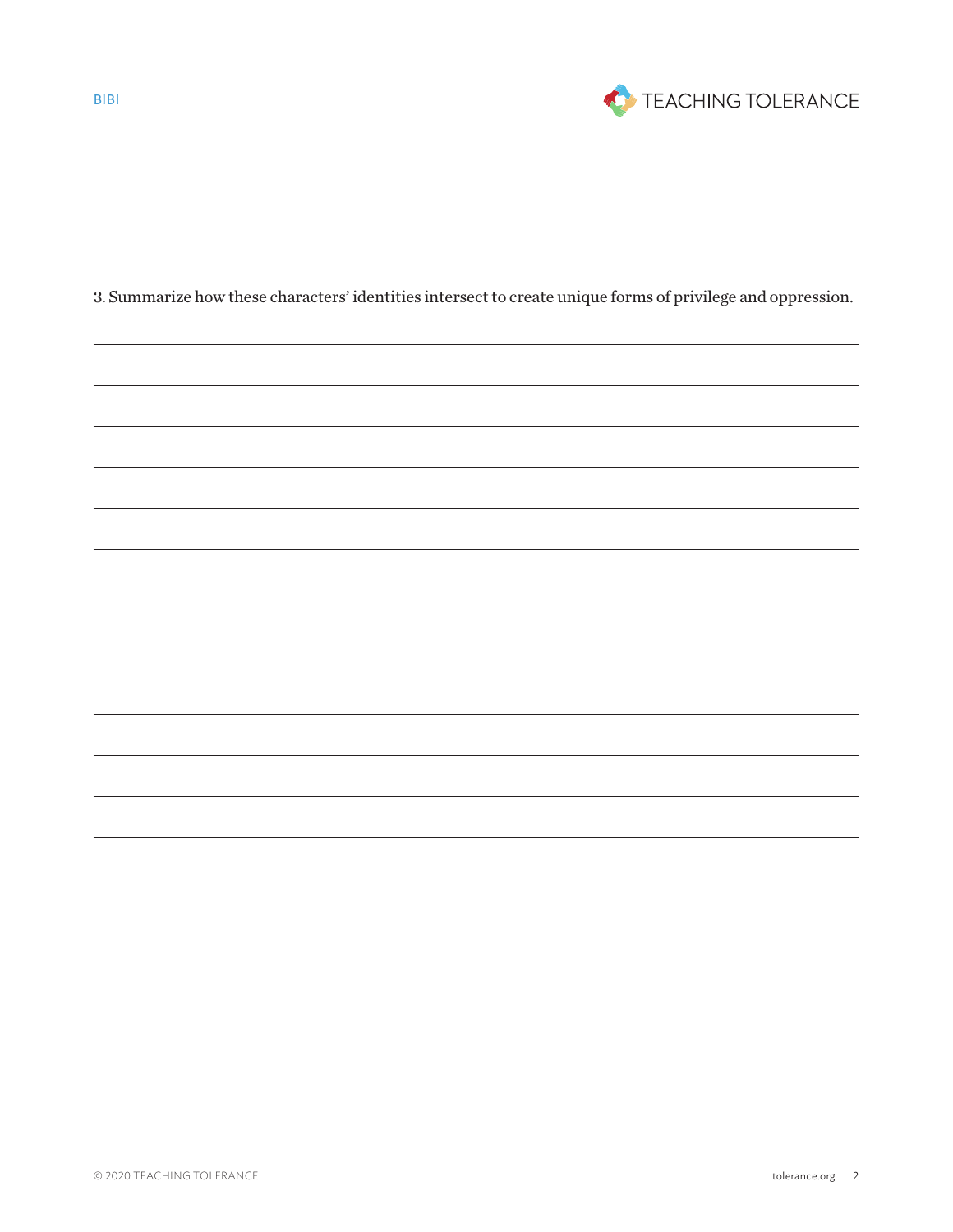

## Intersectionality in "Bibi"

*Answers will vary, but could include the following:* 

### 1. Define intersectionality.

| Term                     | <b>Definition</b>                                                                                                                                                                                    |
|--------------------------|------------------------------------------------------------------------------------------------------------------------------------------------------------------------------------------------------|
| <b>INTERSECTIONALITY</b> | The idea that we all have multiple identity characteristics that make us who we<br>are and the intersection of these identities come together to create unique forms<br>of privilege and oppression. |

#### 2. List the names of the characters for each set of identity characteristics.

| <b>Name</b>                                          | <i>Jerry</i>                                                                                                                                                                                           | Fatima                                                                                                                           | Greta                                                                                                                                                            |
|------------------------------------------------------|--------------------------------------------------------------------------------------------------------------------------------------------------------------------------------------------------------|----------------------------------------------------------------------------------------------------------------------------------|------------------------------------------------------------------------------------------------------------------------------------------------------------------|
| Identity<br><b>Characteristics</b>                   | He is a person with $a$<br>disability.<br>His family lives below the<br>poverty line.<br>He is the oldest of 10.<br>He is responsible for care-<br>giving, which sometimes<br>keeps him out of school. | She is Muslim.<br>She is from Somalia.                                                                                           | Her family is affluent<br>(wealthy).<br>Her parents and grand-<br>parents graduated from<br>college.<br>Her father owns a success-<br>ful business.              |
| Unique forms<br>of privilege<br>and/or<br>oppression | No one talks to him about<br>his plans after graduation.<br>Jobs won't call him back<br>when he applies.                                                                                               | Many people make assump-<br>tions about her values<br>and abilities.<br>Many believe she shouldn't<br>be at their school at all. | She doesn't think about her<br><i>identity</i> often.<br>She thinks of herself as<br>someone who will go to<br>college and get a good job<br>when she graduates. |